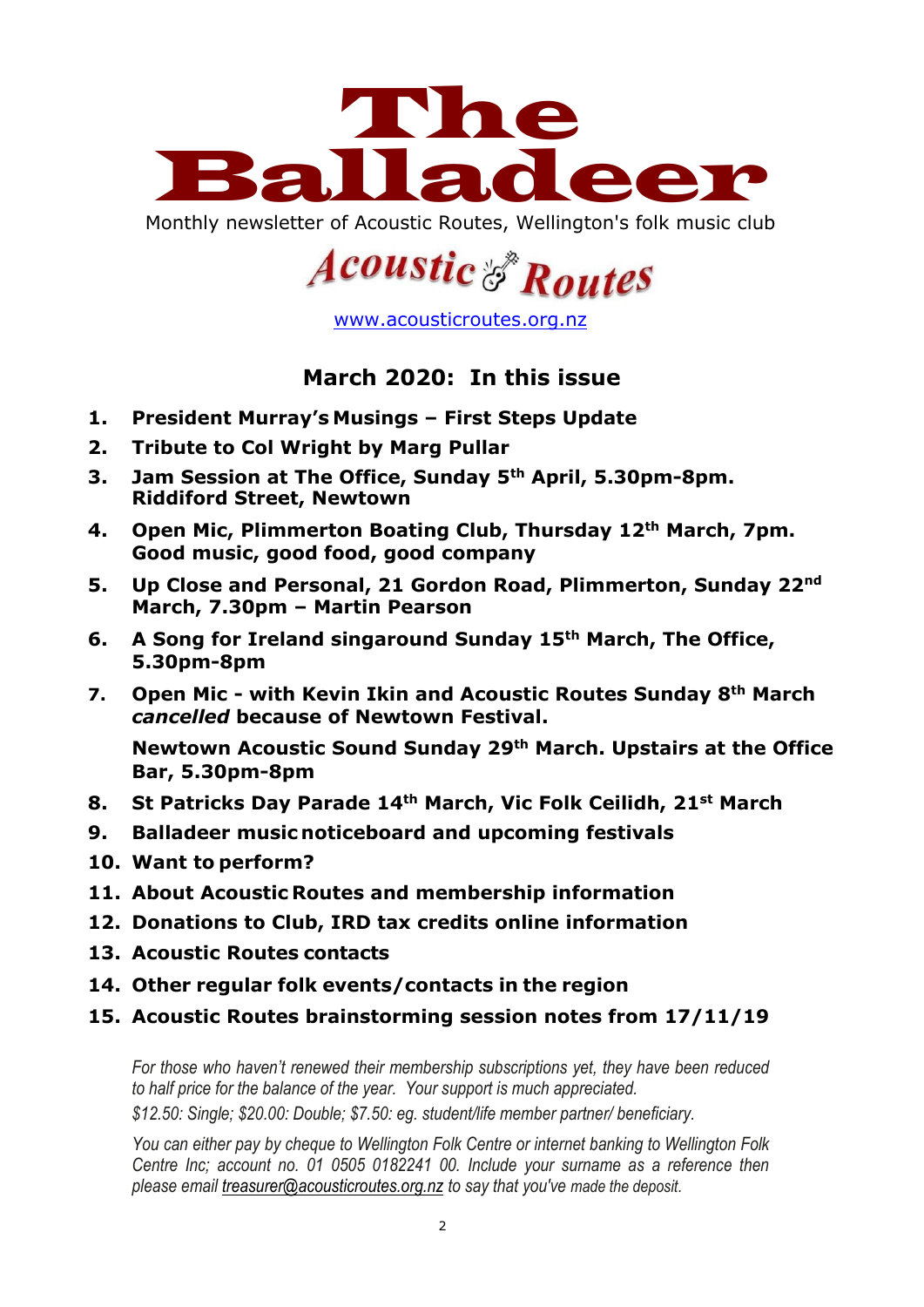## **1. Murray's Musings**



Hi everybody

Acoustic Routes First Steps

Following the forum held in November last year to discuss Acoustic Routes' future, the committee has started the process of exploring the future direction of the club, guided by the views of members and supporters who attended the forum and also gave us written submissions (copy at the end of this newsletter).

To get the ball rolling, at its February meeting the committee focused on changes we could make to our regular programme.

In line with the feedback we've had, we will start by trying a wider range of events, at different venues. As well as concerts, these could include more participatory events, such as jams, singarounds, theme nights, dances and workshops.

The committee feels that Roseneath School Hall is still good for some concerts and would also be a suitable dance venue, but we have taken note of the mixed views about the hall, especially its location and access. So, we will be checking out other options, especially for smaller scale events.

To start with, we are keen to expand our use of the upstairs space at The Office bar in Newtown. As well as the twice-monthly open mics there, co-hosted with Newtown Acoustic Sound, and Billy's new jam session scheduled for the first Sunday of every month, we are planning an Irish singaround on the Sunday before St Patrick's Day. That will replace a March concert at Roseneath. The Office may also be available to us on some week nights.

We won't be totally doing away with concerts, but they won't necessarily happen every month. We will continue to host special concerts featuring visiting artists when the opportunity arises, but we are also keen to provide more opportunities for local performers in showcase or variety concerts.

Some club members have suggested ideas for new attractions that we will be following up. They include a New Zealand stories session where people can share their tales of old or contemporary New Zealand in song, poem and narrative. A maritime theme event is also being marinated. We look forward to hearing from people who have other ideas for events and may even like to run them, with Acoustic Routes support. This could include workshops, which have been successful in the past**.**

In terms of the timing of events, we are keeping our options option. While some people are keen on shifting from a week night back to Sundays, they are already very crowded, so finding space on the calendar on those days without clashing with other events could be limited.

This is just a starting point. Making these sorts of changes will be an evolving process, not an overnight one, with some experimenting to see what works and gauge the response. Hopefully though, this will reassure our members and supporters that we are responding to what they are saying.

Keep folking Murray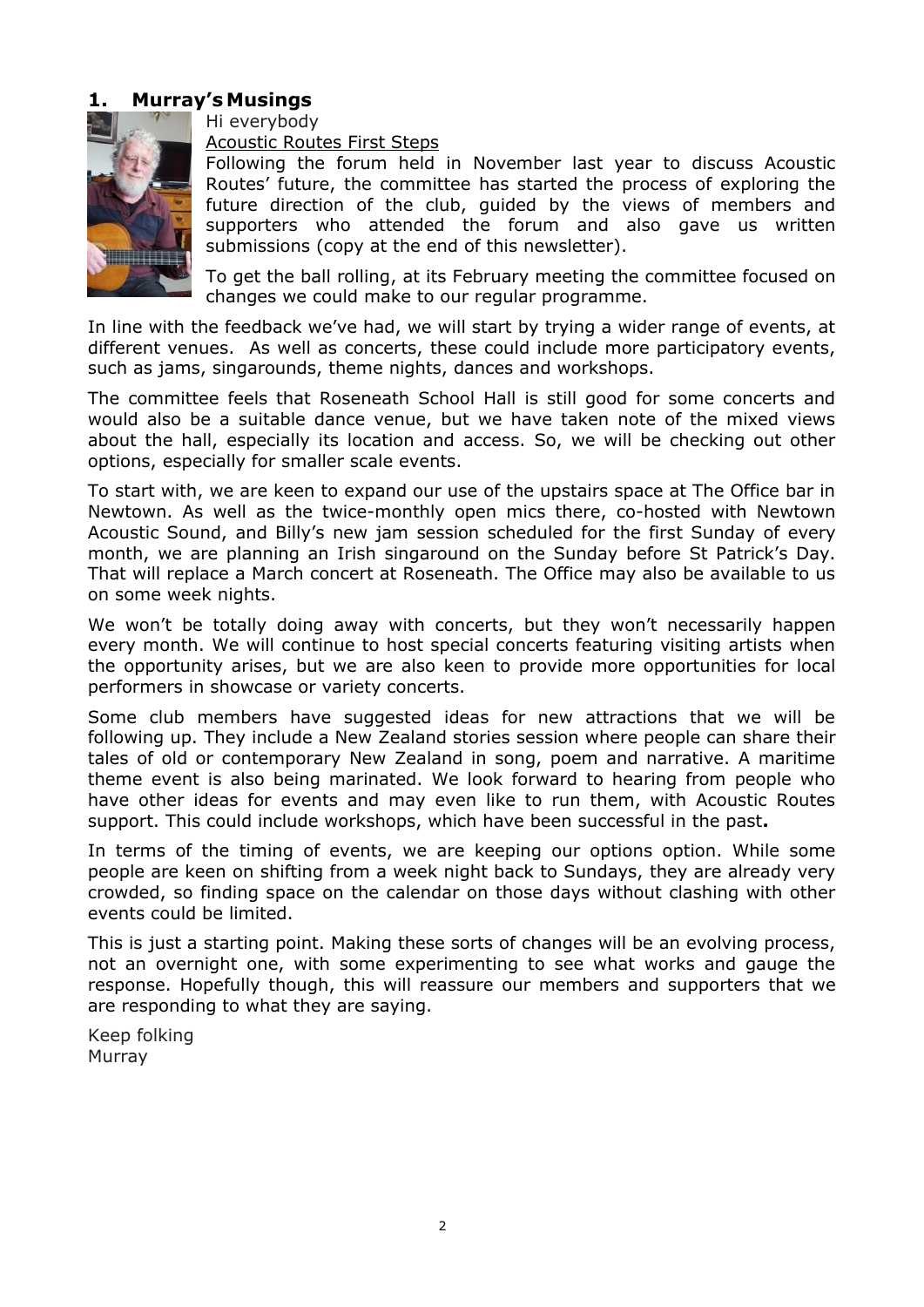# **2. Tribute to Col Wright - Marg Pullar**

Col has been my dear friend for over 40 years.

I met Col through the folk club back in the Holland Street days where he made a huge contribution to so many things in the club.

Col had an eye for ideas, incorporating detail and getting things done. He was a great singer, musician and songwriter. Folk music was his passion. Col was also a craftsman with his building skills, his hand writing and his photography.

I really got to know Col when he was chairman of the club and I was part of the committee. Meetings were fun to attend and when ideas were discussed they always ended up happening quickly. Col would often turn them into something way better than the original plan.

One time it was decided that we needed a stage for the performers. We all turned up to help and got much of the way then agreed to come back tomorrow to finish. Not Col, he ended up staying on and sleeping the night there with us going back to the all but finished product.

In those days the club committee also ran the Wellington Folk Festival in June, held at a college with out of towners billeted. It was Col's idea to reach out to the community and have our final concert in the Opera House. The very successful ballad to the Blues concert was born. It was always well attended and a very professional concert. For many people, this was their window to discovering the folk community.

Col also reinvented the club newsletter calling it the Balladeer. It was a beautifully crafted booklet all written by hand with stylish calligraphy and photos.







A little known fact, even by the folk people, is that when Morris dancing first started branching out from the Tuesday night folk dancing, Col played the lagerphone at their very first danceout way back in December 1978.

Another love of Col's was cars particularly the Triumph stag. The first time he came to the Tahora festival was in new year 1980/81. For those who don't know, it's on a farm half way

between Stratford and Taumarunui and in those days one and a half hours on mostly dirt road. Col arrived in his stag and pulled out a huge tent. This was in the day when most of us had tiny pup tents so I thought it was a bit large for one. Of course the tent wasn't for him it was for his car. While there for the week he also washed his car every day.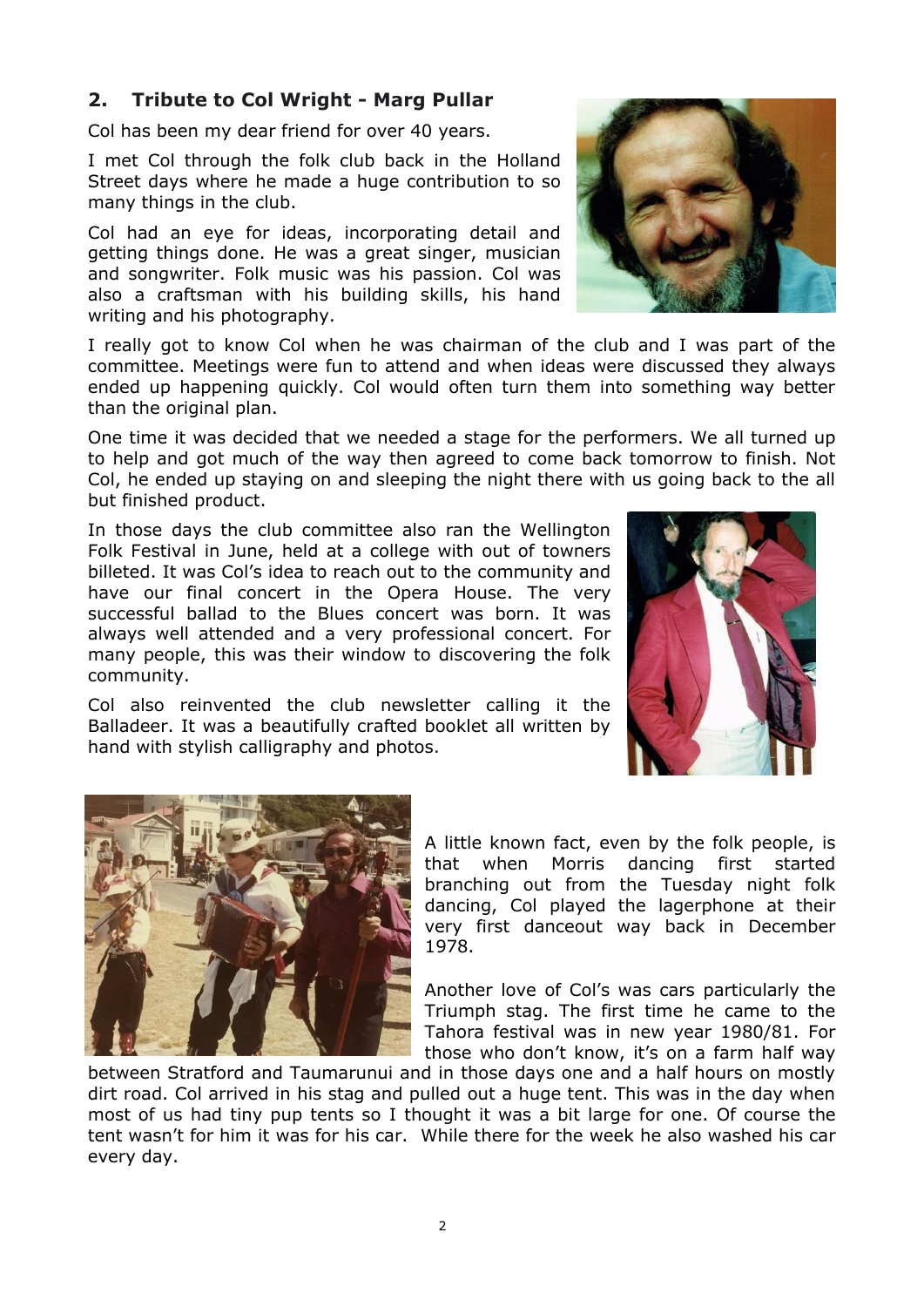In Wellington we had many fun days going for drives in the stag around the scenic roads often ending up at a beach or lookout somewhere.

He loved a bit of fun and one day when he had the solid roof from the stag on the long grass, as he was using the soft top, I commented that it looked like his car had sunk in the ground. Half an hour later the car was out of sight and we had set up in the roof with what looked like a head in the front of the car and an arm hanging out. We sat and laughed from a distance watching people's reaction as they went by.



When my folk club flat had a fancy dress crime party in 1980 I was dressed up as one of the crime team in an outfit with a blond wig. When Col arrived I went up and gave him a hug as usual and quickly realised he didn't recognise me. I had so much fun as he was trying to figure out how I knew him. It took him half the night and he only guessed when I asked him where Marg was.

His love of photos was another thing we shared. We both had darkrooms and printed our own black and white photos. I spent many an hour in the dark room sharing ideas and learning from him. Every house he lived in had huge photo walls or beautiful crafted boards with photos. It was Col who set up the ones at the folk club.



When I bought my first house in 1982 he noticed the balcony railing was falling apart. He was offended when I said I would get someone in and insisted he could do it. The finished product was beautiful stained wood with bevelled edges on the posts and top. It was also Col who looked at the very small door for under the house, suggested and then put in a full sized door and a floor about a metre wide from one end of the house to the

other opening up a whole new accessible storage space.

Another time he was round at my flat (1980) and saw my mum's walking stick that I had borrowed. He ended up taking his

teeth out and hobbling around pretending he was old. I of course took photos. When he saw them he was horrified and made me promise not to show them to anyone. A promise I kept till the day he died.



Col was always young at heart and so much fun to be with.

I will always remember him as he lived full of life, fun, creativity. He was a true friend. It's been great sharing the journey with you Col.

After the funeral I was reminded of two other things I should have included:

From Ken Allen - Col was the one who first got Folk music on access radio. They weren't keen so Col set up a full day concert showcasing what was on offer and invited the lead person along. She was very impressed and of course the material was used.

Todd Foster reminded me that when we had a working bee to widen the hatch at Holland Street, Col turned up with a chain saw and without any measuring cut the hole for it. The finished product was perfect.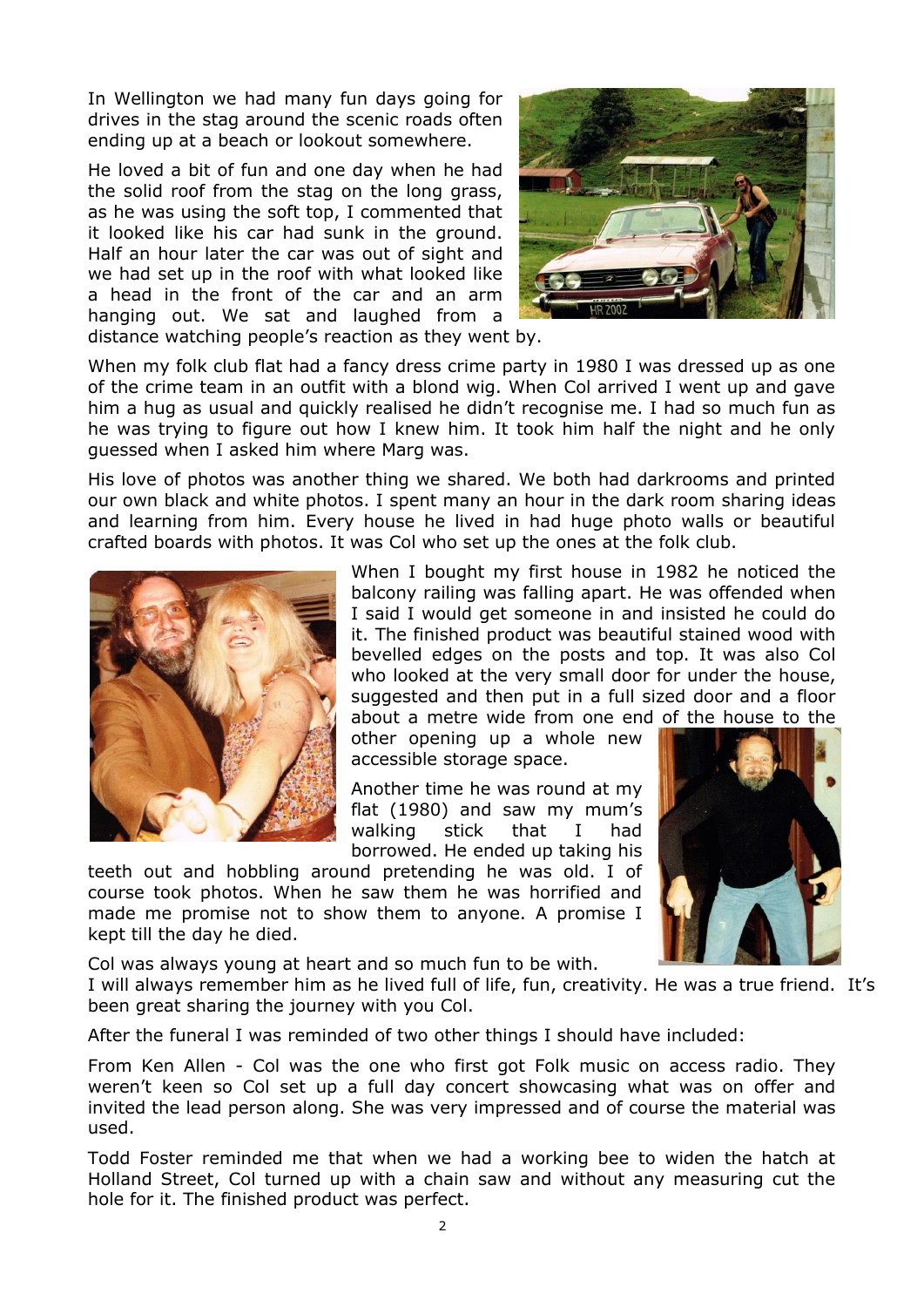# **3. Jam Sessions at The Office, first Sunday of every month, 5.30pm-8pm**

Bring itchy fingers, twitching antennae and acoustic instruments for harmonic, melodic, improvisating, shredding, jazzifications. This is a new session for 2020. Should be fun!

# **4. Open Mic, Plimmerton Boating Club, 66 Moana Road, Plimmerton, Thursday 12th March, 7pm**

A highly popular monthly event in a lovely venue.

Low cost drinks and food, plus a sound system.

Contact: Roy on 021 433 878.



# **5. Up Close and Personal Plimmerton, 21 Gordon Road, Sunday 22nd March, 3.00pm**

Martin is renowned as not only a marvellous satirist but also as a wonderful poet, musician, singer and author. He regularly performs at every major folk music festival and folk venue in Australia. His appearances and performances at the prestigious National Folk Festival are legendary and he always fills the largest venues of that huge festival to overflowing. A wonderful night of sparkling comedy and great



entertainment.

Martin is a strange mix of serious song, comedic parody and cabernet merlot. Not quite young enough to be up-and-coming and not quite old enough to be a legend, he will continue to describe himself as a folk-singer out of sheer bloody-mindedness, and will crash-tackle anyone who describes him as eclectic.

Please bring your own drinks and a small plate to share for afternoon tea. Feel free to arrive from 2:00pm to mix and mingle. Cost is \$15:00

per head. Call Annie on 027 459 9376 to book your place.

# **6. Irish singaround Sunday 15th March at The Office**

"A Song for Ireland" singaround to begin your St Patrick's Day/Week festivities. Join

Acoustic Routes and indulge in a wee bit more of the craic upstairs at The Office Bar, Riddiford Street, Newtown from 5.30pm-8pm. Bring an Irish song, a tune or two, story or a poem to share. No door charge, food and drink available at the bar.

(Shamrocks are okay but no leprechauns, please.)



## **7. Open Mic, Acoustic Routes and Newtown Acoustic Sound, Upstairs at The Office, Sundays, 5.30pm-8pm**

Open mic hosted by Acoustic Routes and Newtown Acoustic Sound. It's the friendly little performance space, upstairs at The Office Bar in Riddiford Street. Bring two songs to sing, or a poem or two, some tunes or a story. We have musicians of all levels playing to a listening audience in a great little venue.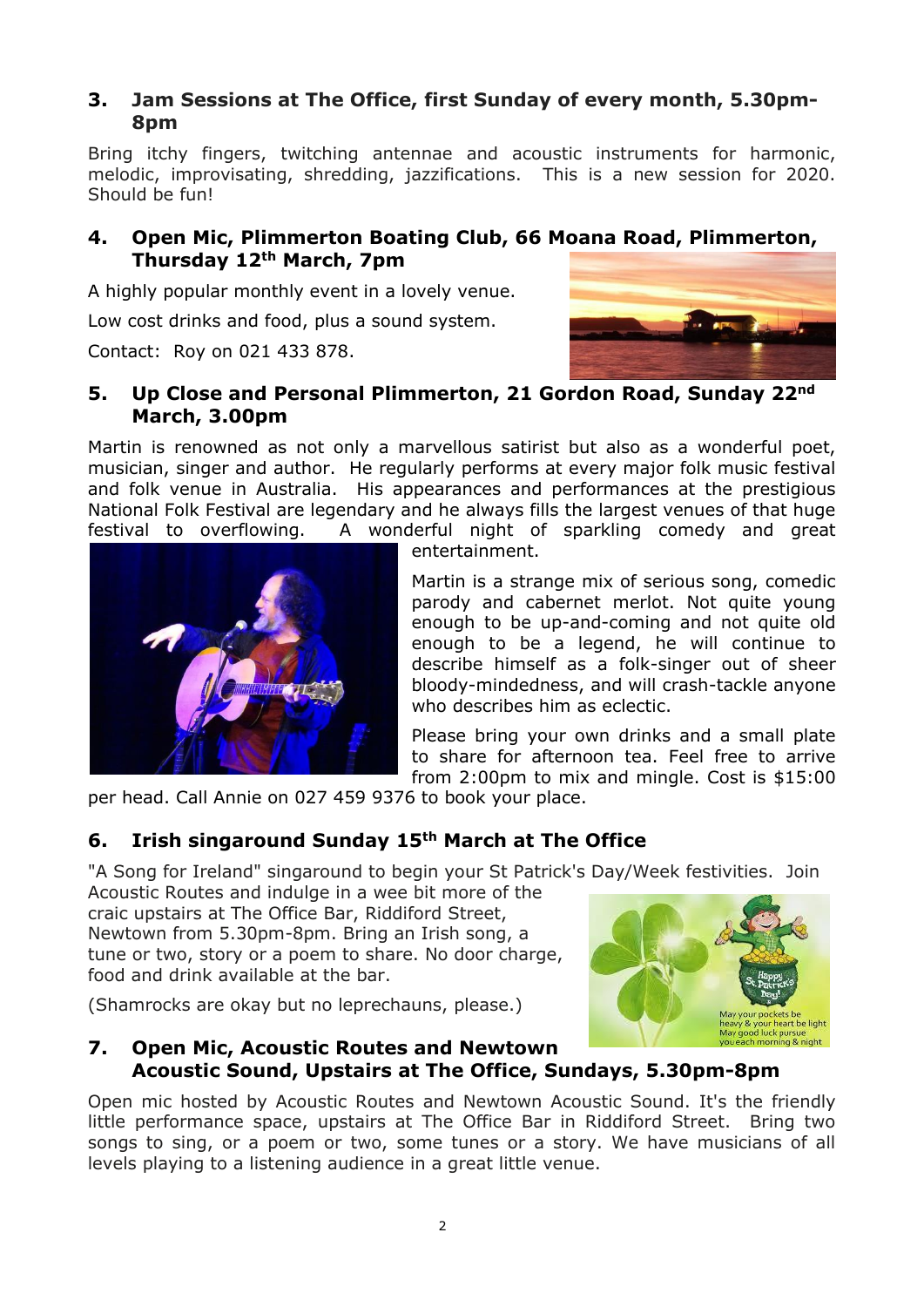Newtown Acoustic Sound has been going since 2015. They aim to support musicians of all levels to play to a listening audience. We love original songwriters and give them an opportunity to craft their songs. We enjoy covers and are likely to sing along if we can. The Office is a great little venue, you can be 100 % acoustic but there is a small sound system as well. Come and join us - world famous in Newtown.



There is always something happening in Newtown on Sunday nights!

A BIG THANK YOU TO THE OFFICE BAR FOR THEIR CONTINUING SUPPORT

Contact: kevin.ikin@supermail.co.nz, or newtownacousticsound@gmail.com



# **8. St Patrick's Day Festivities 14th-21st March**

Keep the date of 14<sup>th</sup> March free for an incredible family friendly St Patrick's event with the return to Wellington of the parade. Kicking off at Taranaki Wharf (Odlins Plaza) the parade will move along the waterfront before ending up at Queens Wharf from 2:30-5pm under the sails for performances, dancing, ceili music, face painting, giant bubbles.

Both Wellington and Hutt Valley Irish Societies will be open on St Patrick's Day itself and Vic folk are having a ceilidh on Saturday 21<sup>st</sup> March.

# **9. Balladeer Music Noticeboard/Classifieds**

Where you can advertise your music-related items—lessons, instruments, gigs, band members wanted, etc.

# **a) Trad Singing Session, upstairs at the Sprig andFern, Thorndon, Monday 9th March, 6.30pm**

With Dave Barnes hosting, this session celebrates unaccompanied singing in traditional style. Fine beer and food to be had at the bar. Contact: Dave Barnes [david.barnes@xtra.co.nz](about:blank)

b) **Hamilton Folk Festival** - midday 9 April to midday 13 April

Matangi Sports Club, 650 Tauwhare Road, Matangi. More information on their Facebook page.

c) **Canterbury Folk Festival** - 10-13 April, Waipara Adventure Centre, Waipara, North Canterbury

Guests announced so far are Mairi Campbell, Scotland; Port [Hillbillies,](about:blank) Christchurch and Ada Francis - [Vocalist](about:blank) and Harpist, Scotland/England.

The website is [https://canterburyfolkfestival.org.nz/](about:blank) and you can sign up there to receive newsletters or join the Facebook page. Registration is open and the information on pricing, registration and payment is through the registration tab on the home page.

# d) **Ceol Aneas Irish Music Festival**

Queen's Birthday Weekend,  $29<sup>th</sup>$  May –  $1<sup>st</sup>$  June 2020, Nelson. New Zealand's premiere Irish music event, Ceol Aneas is one of Australasia's major Irish music gatherings, attracting, musicians and traditional Irish music lovers from around New Zealand and overseas.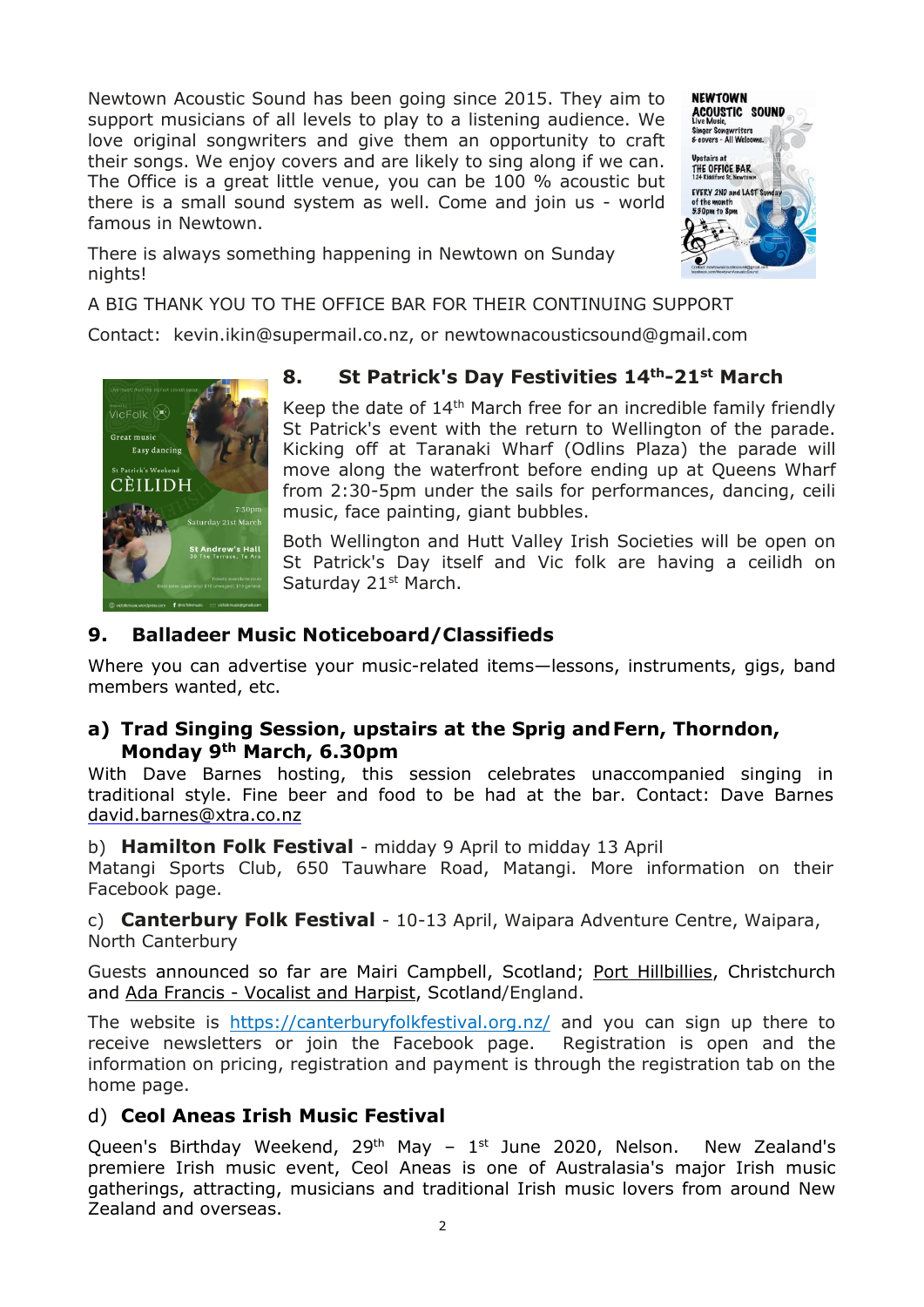Similar to the traditional Irish music summer schools in Ireland, the Ceol Aneas festival programme features a céilí [dance](about:blank) on Saturday night and a highlight [concert](about:blank) Sunday night featuring all the tutors.

There are also numerous traditional Irish music 'sessions'. There is no charge to enter venues and sessions run on into the wee small hours.

# **Instrumental classes 2020**

Flute, Fiddle, Free Reed, Banjo/Mandolin, Guitar, Whistle.

All classes are taught in the traditional style at an intermediate to advanced level. The classes are not suitable for beginners.

Students are expected to be familiar with playing traditional Irish music. You need to have some prior competence with your chosen instrument, be comfortable learning by ear and have a few traditional Irish tunes that you can play in a session.

To enrol for classes use the enrol now button on their home page. Early bird registrations are \$155 which end on Tuesday, 14 April 2020.

Website [https://www.irishmusic.org.nz/](about:blank)

# **e) Want to review for the Balladeer?**

We have a handful of willing writers who regularly get shoulder tapped to review AR concerts and we are very grateful to them. The AR committee offers a free concert ticket to anyone who reviews a concert for the Balladeer. It is great to hear a range of voices and opinions, so if you are interested please contact Chris at [balladeer@acousticroutes.org.nz](about:blank)

# **10. Want toperform?**



AR Committee would like to hear from you if you are interested in performing at our events, including support acts for our monthly concerts. Contact us at [performers@acousticroutes.org.nz.](about:blank)

# **11. About AcousticRoutes**

Acoustic Routes (Wellington Folk Centre Incorporated) is a club for people who enjoy playing and listening to folk and acoustic styles of music.

The fourth Thursday of the month generally features a concert, usually with a visiting artist and support acts from amongst our membership. Check the website or the Balladeer for updates about the venue.

Membership of Acoustic Routes costs \$25 a year for individuals, \$40 for couples or families, or \$15 for students and beneficiaries. Membership entitles you to doorcharge discounts at most Acoustic Routes events, at events put on by most other folk clubs, plus 10% off strings and tuners at Alistair's Music in Cuba Street.

Members get priority access to performance opportunities and can have input into the club's activities. To join, email [treasurer@acousticroutes.org.nz](about:blank) or check the website for membership forms [https://acousticroutes.org.nz/join-us/.](about:blank)

Acoustic Routes publishes this newsletter (The Balladeer) at the start of every month, and also an acoustic gig guide for the Wellington region (Acoustic Routes update). You can [subscribe online,](about:blank) or contact [publicity@acousticroutes.org.nz.](about:blank)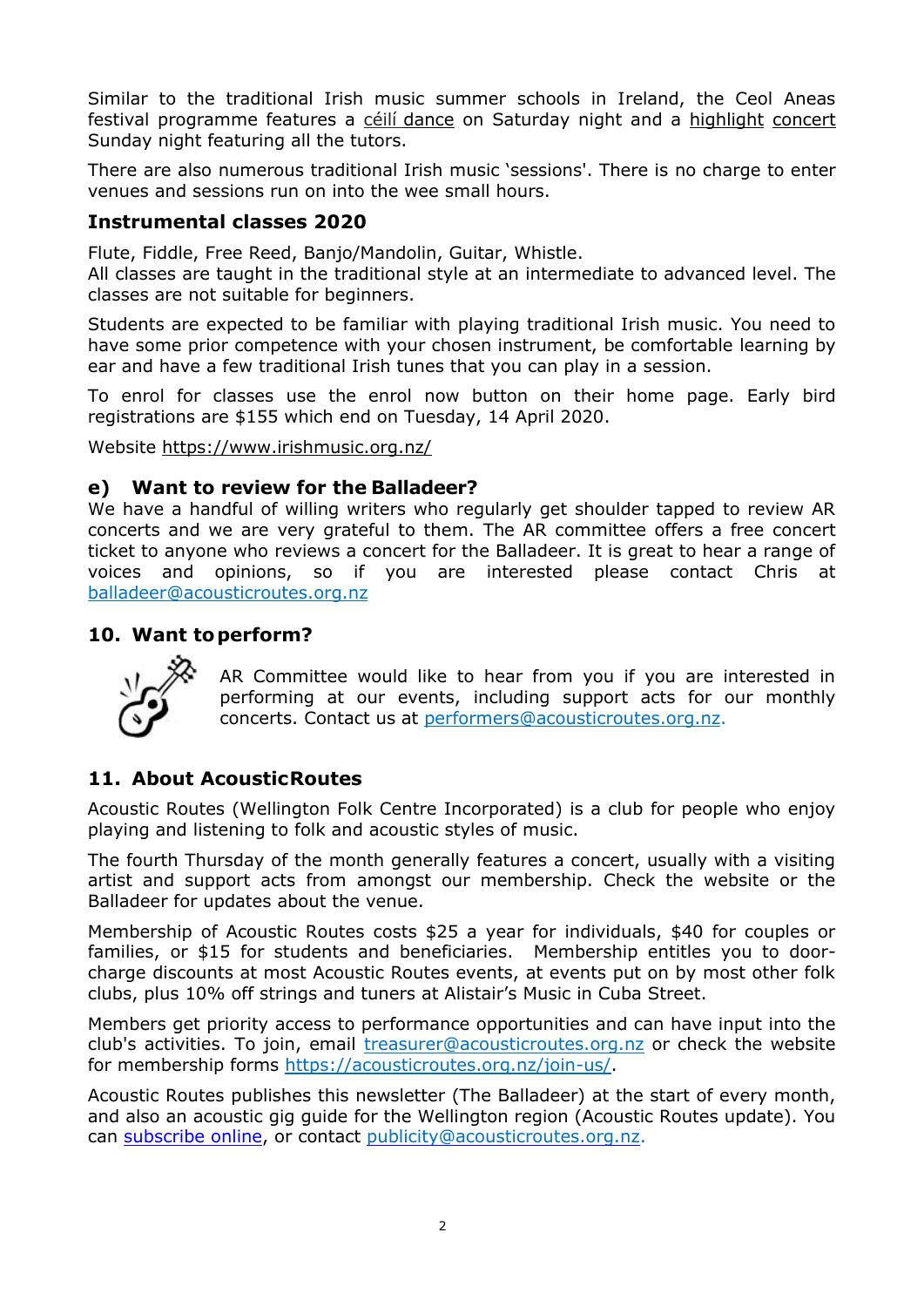# **12. Donations to Club – IRD tax credits**

Inland Revenue have advised that there have been changes to the process if you would like to make a donation to Acoustic Routes. You can now claim donation tax credits online in a myIR account which is Inland Revenue's secure online service. More details are on their website [www.ird.govt.nz/donations](about:blank)

# **13. Acoustic Routes contacts**

**President:** Murray Kilpatrick [musicianmurray@gmail.com](about:blank)  **Correspondence**: Kevin Ikin [secretary@acousticroutes.org.nz](about:blank) **Treasurer/Membership:** Chris Riordan [treasurer@acousticroutes.org.nz](about:blank) **Balladeer**: Chris Riordan [balladeer@acousticroutes.org.nz](about:blank) **Acoustic Routes update email**: Murray Kilpatrick [musicianmurray@gmail.com](about:blank)  **Performance opportunities:** [performers@acousticroutes.org.nz](about:blank) **Postal address**: PO Box 27-191 Marion Square, Wellington, New Zealand **Website**: [www.acousticroutes.org.nz](about:blank)

# **14. Other regular folk events/contacts in the region**

*Ceol Alba Scottish Music Club*

- When: 4th Friday of the month, 7.30 9.30pm. A club forplayingand/or listening to (mostly) traditional Scottish music. Sheet music supplied or downloadable.
- Where: Lower Hutt.

Cost: \$5 per night

Contact: Lynne Scott, 04 565 0164 [lynne@scott.gen.nz](about:blank)

#### *International Folkdancing*

- When: Every Wednesday from February to December, 7.30 to 9.15pm
- Where: Tarrant Dance Studios, 125 Cuba St, Wellington
- Contact: Cashy Yates (04) 569 1618 [cashy@ihug.co.nz](about:blank)

*Kapiti Live Music Club*

- When: 2nd Wednesday of the month, an acoustic social evening for listening and/or singing and playing, from7:30pm.
- Where: Paul and Kimbra's; 3 Jade Lane, Paraparaumu. Off the east end Mazengarb Road as it changes name and turns toward KapitiRoad.
- Contact: [enquiry@klmc.org.nz anhttp://www.klmc.org.nz](about:blank)

*Kelburn Pub Live Music*

When: Live music every Sunday 3-5pm. Sunday Roots on the first Sunday of each Month, 4-7pm. Hosted by Pip Payne and featuring a different guest artist each month.

Details: 'Sunday roots' on Facebook. Contact the Pub if you are interested in performing.

#### *Levin Folk Music Club*

When: 2nd Friday of month, 7.30 pm, blackboard concert plus quest artist.

Entry: Members \$5, Non-Members \$10, Children \$3 (includes supper)

Club Night:  $4<sup>th</sup>$  Friday of month, 7.30 pm \$2 Koha.

Where: Horowhenua Scottish Society Hall, cnr Bartholomew Rd and MiddlesexSt. Bookings:Dale Webb [dalewebb143@gmail.com](about:blank)

Website: [www.levin-folk-music-club.org.nz](about:blank)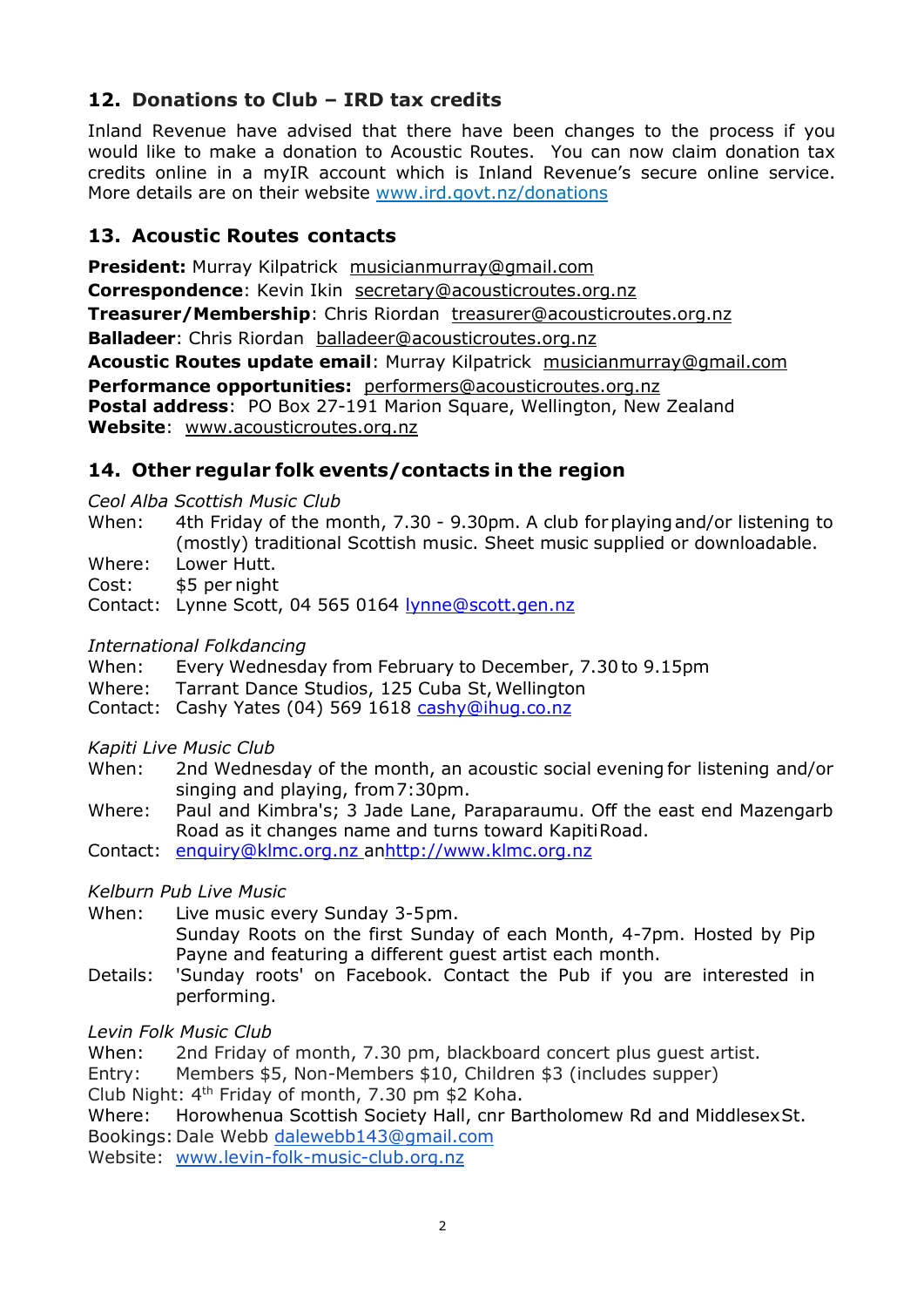#### *Mainly Acoustic Music Club*

When: (Mostly) every 2nd Tuesday of the month, 7.30pm Where: Mayfair Cafe, 116 Main Street, Upper Hutt Contact: Mary Khalil 021 02314505 [mary.khalil@xtra.co.nz](about:blank) Club committee email: [info@mainlyacoustic.co.nz](about:blank) Website: [http://mainlyacoustic.co.nz/coming-attractions/](about:blank)

*Morris dancing*: Dave Barnes [http://www.morrisdancing.org.nz/](about:blank)

#### *Music and Poetry at the Metro*

- When: Second Sunday of the month, 3pm to 5pm
- Where: Metropolitan Restaurant and Bar, Lydney Place, Porirua

Cost: Free

Contact: Phil McConnell: [musicandpoetryatthemetro@gmail.com](about:blank) Phone 237 9902 or 027 786 5542. [www.facebook.com/music.metrobar](about:blank)

#### *Paekakariki Open Mic*

Singers, songwriters, poets and musicians welcome. A good sound system and stage.

- Check in at the door if you'd like to perform, or just come and listen!
- When: Last Friday of the month, 7.30pm.

Where: St Peter's Hall, Beach Rd, Paekakariki.

Cost: Entry by Koha to cover hall and sound system costs.

Contact: tonyfuell@gmail.com or 021 0231 9547

## *Pukerua Bay Folk Club*

- When: 1st Thursday of the month, 8pm
- Where: 9 Donlin Rd, Pukerua Bay
- Contact: Murray or Julie Kilpatrick, (04) 239 9951, [julmur@paradise.net.nz](about:blank)

# *Wellington Bluegrass Society*

When: 3rd Friday of the month, 8pm

- Where: 54 Richmond Street, Petone
- Contact: Andrew Bicknell, (04) 477 0069, [bluegrass@paradise.net.nz](about:blank) http:// wellingtonbluegrass.net.nz/

#### *Wellington Scottish Fiddle Club*

When: Varies, but mostly monthly around the first Sunday

- Where: Depends on who is hosting it this time! A club for learning tunes in the traditional "by ear" style, it welcomes fiddlers of all levels.
- Contact: Iain Matcham 04 568 8635, email [iain@jumbletree.com](about:blank)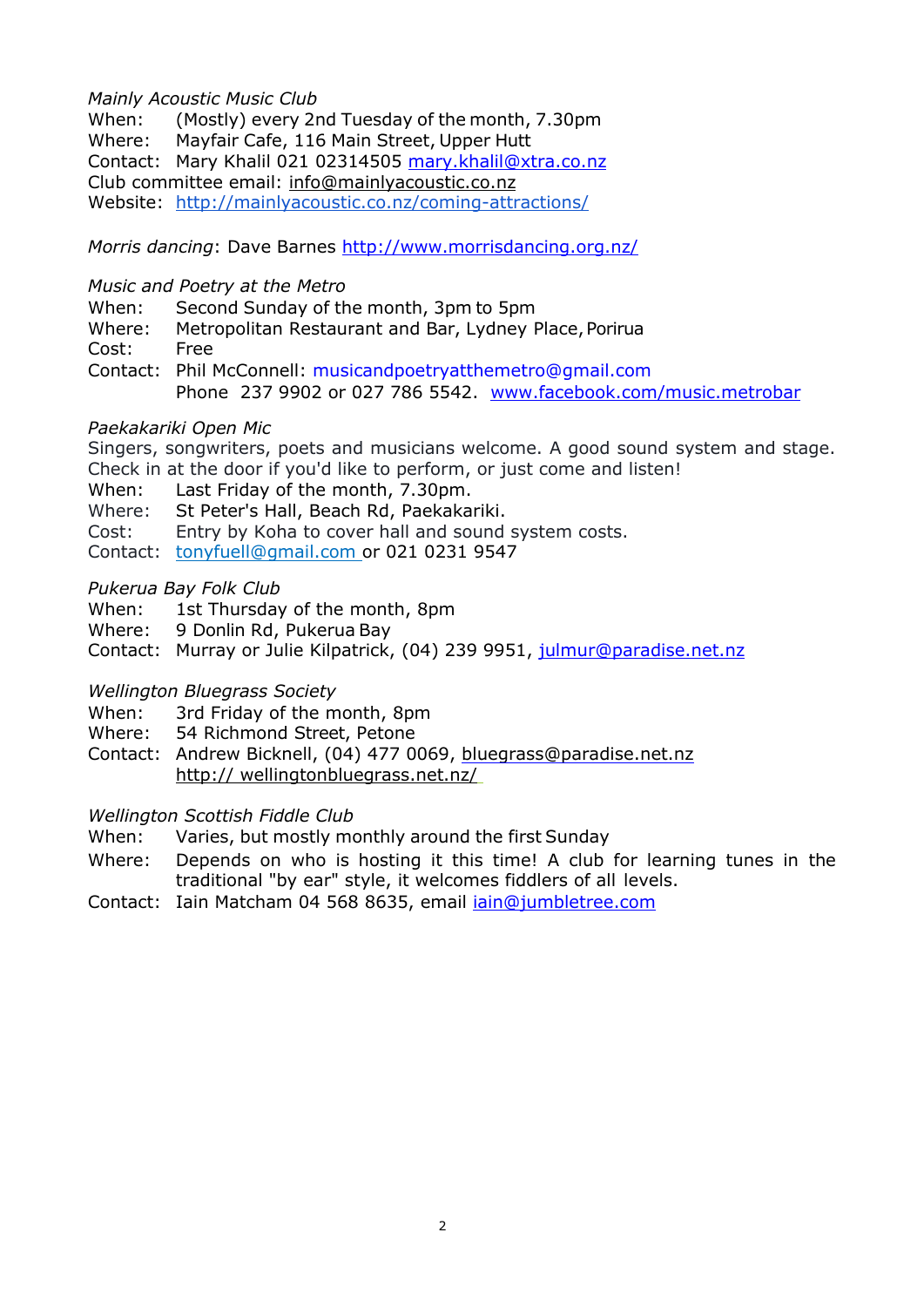# **Acoustic Routes Brainstorming - 17th November 2019**

## **What are the areas**

- 1. Venue
- 2. Social
- 3. Media/Social media
- 4. Events
	- a. Concerts
	- b. Jam sessions
	- c. Workshops
- 5. Timing
- 6. Membership and reaching out to new members
- 7. Partnerships/networking with other folk clubs

## **What's working well**

- 1. Open mics, e.g., Plimmerton, Newtown
- 2. Newtown Acoustic Jam
- 3. Balladeer
- 4. Trad sessions

# **Venues**

# **What needs to be considered**

- 1. Accessibility
- 2. Personal safety ("women friendly")
- 3. Parking
- 4. Ease of setting up
- 5. Good acoustics
- 6. Location
- 7. Cost
- 8. Atmosphere/ambience
- 9. Bar on site
- 10. How big is the space

#### **Activities**

- 1. Jam sessions
- 2. Trad sessions
- 3. Parties and social functions
- 4. Concerts
- 5. House concerts
- 6. Open mics
- 7. Workshops
- 8. Dance (eg. cèilidh)
- 9. Genre specific events, e.g., blues night, trad night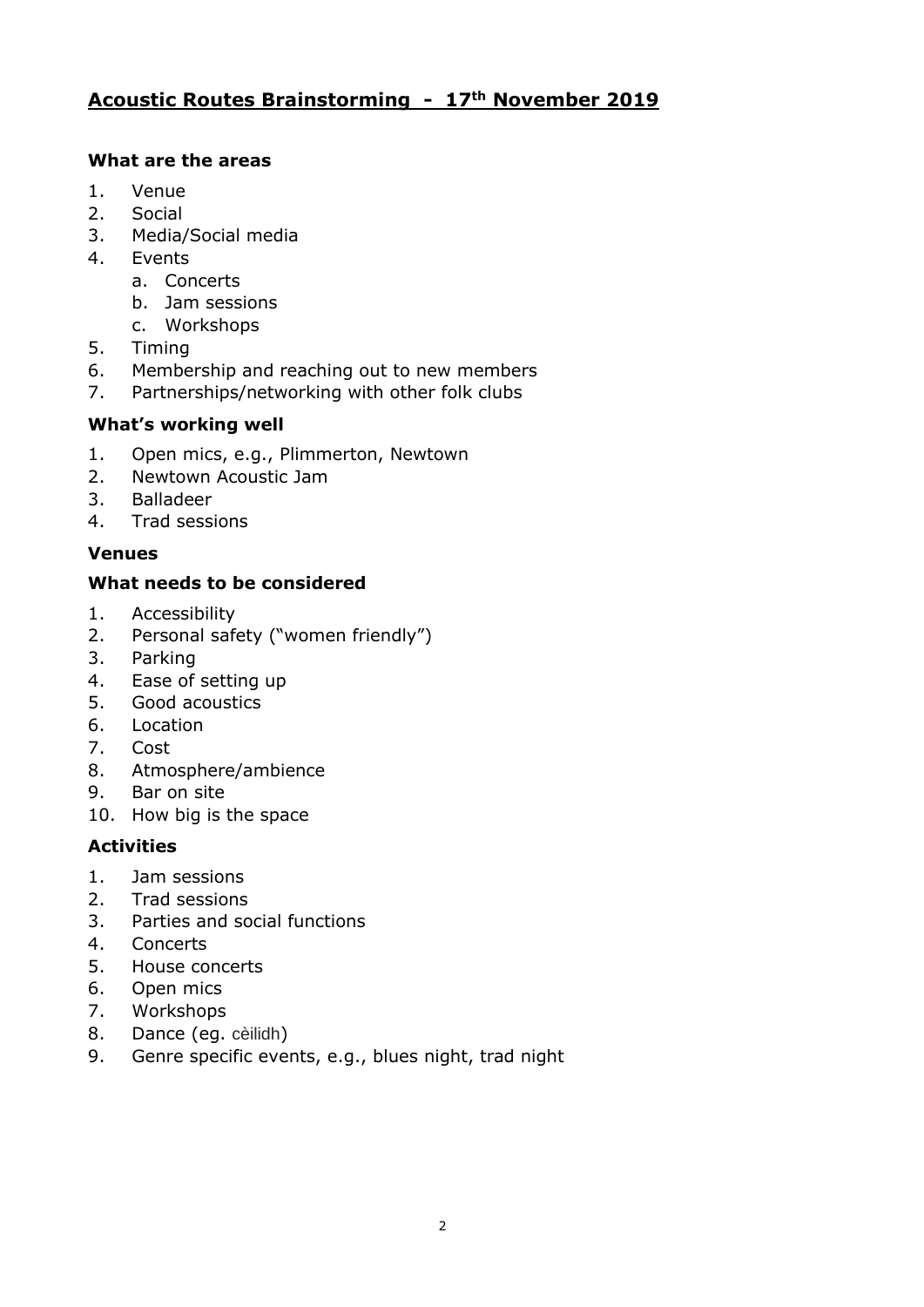# **Points discussed:**

## **Timing of events**

- 1. Be careful not to clash with other events
- 2. Network with other groups to this end, an event calendar with all groups participating was suggested
- 3. Sunday afternoon seems to work well as a date
- 4. Seasonal close down between December and February

#### **Communication**

- 1. Don't put Acoustic Routes events/business on every single website as some people may end up not reading any
- 2. More effort to reach out to new members needs to happen
- 3. If we do see someone new coming to a concert they should be made to feel welcome by everybody
- 4. Target new people, but don't do too much as it may turn people off
- 5. Target locally, eg. library, newspapers, posters
- 6. Get membership to bring a friend
- 7. Wellyfest a good opportunity to up the ante on promoting the club, flyers, posters etc.
- 8. Give people more reasons to become a member
- 9. Make people feel welcome
- 10. Build on the Joan Prior outreach
- 11. Carpooling to and from events
- 12. Busking pitches on local markets
- 13. Hold charity events to raise profile

# **Look at what's working well and concentrate on that, eg: what works at:**

#### **Newtown**

- 1. Free entry
- 2. Great venue and good location
- 3. Bar with food and drink on site
- 4. Venue provides PA
- 5. Opportunities to build relationships with the music community in the area
- 6. Quality of musicianship

#### **Plimmerton**

- 1. Great venue
- 2. Great parking
- 3. Bar
- 4. Good food
- 5. Social atmosphere
- 6. Spacious enough to allow people to socialise without affecting performances
- 7. A feeling that you can come and go as you please
- 8. Quality of musicianship

# **Why aren't the concerts working and why do the house concerts work**

- 1. House concerts allow time for socialising as part of the event
- 2. Need to consider that house concerts do not need a lot of people to attend to make it feel full
- 3. Need member participation in organising so can feel more a part of the club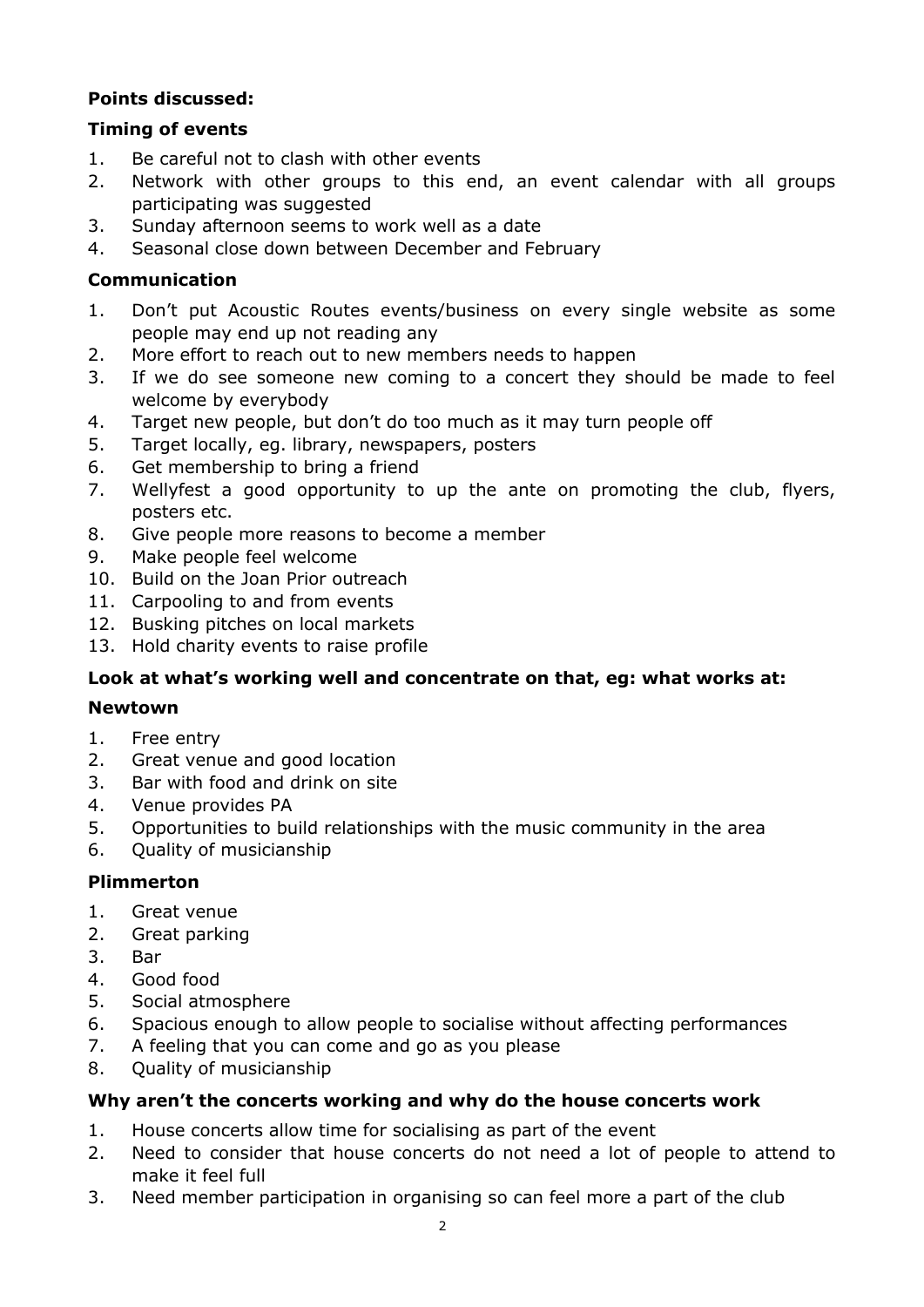- 4. Scout Hall near Newtown can be a very low cost and could be considered as an alternative venue along with the Pipe Hall
- 5. Location is important, e.g., Roseneath feels too far away for many people
- 6. Roseneath also has no bar
- 7. Timing is important, sometimes it's easier for people who work in town to attend if they can come straight after work and leave earlier, especially on a week night
- 8. Reasons for not coming could be
	- a. The venue is too far away for some
	- b. The timing is not convenient for some, consider what demographic of audience you want to target and think about the timing and venue
	- c. There is no bar or food
	- d. If there are high profile artists may have to organise events to suit them high profile events could raise the profile of the club
- 9. Suggested changing the format of concerts, do we need to just do it in a different way?
	- a. What about showcase concerts
	- b. Outside "pop up" concerts and open mics outside in parks, etc., during the summer months
	- c. Community fairs where there are multiple stages, could put up our own stage
- 10. Social media
	- a. Many contacts are made on social media, and could we consider raising our profile on that platform, would it be worth having a sub committee to do that? It would also help connect with the wider community nationally and internationally
- 11. Is there enough encouragement for new members to progress? Many people can improve exponentially over time but many people can be subconsciously biased on first impressions. There is the structure for potential progressions, e.g., open jams and singarounds through to open mics, and then performances. However some feel there is not the encouragement given to people to progress.
- 12. Are there enough opportunities for club members to interact with each other? Perhaps open jam sessions could help this.
- 13. There is a lot of competition out there for events, concerts etc so we are competing with other events and there is a lot going on. This could swamp our own events but could also provide opportunities for more interacting with other groups.
- 14. Jam nights should be free so it would be best to go to pubs that don't charge or people's houses.
- 15. Could have jam sessions for different genres
- 16. Workshops you used to be able to apply to grants from the council to run these. Could we look into that?
- 17. Can we consider the structure of Acoustic Routes, does the committee organise everything or do we simply facilitate the membership as a whole to organise events with our facilitation and assistance under the Acoustic Routes umbrella. Gerard noted that a few years ago the mission statement was something like "being at the heart of music in Wellington"

#### **Other types of events**

1. Some people are happy to come and listen rather than perform. These people are also just as important as performers